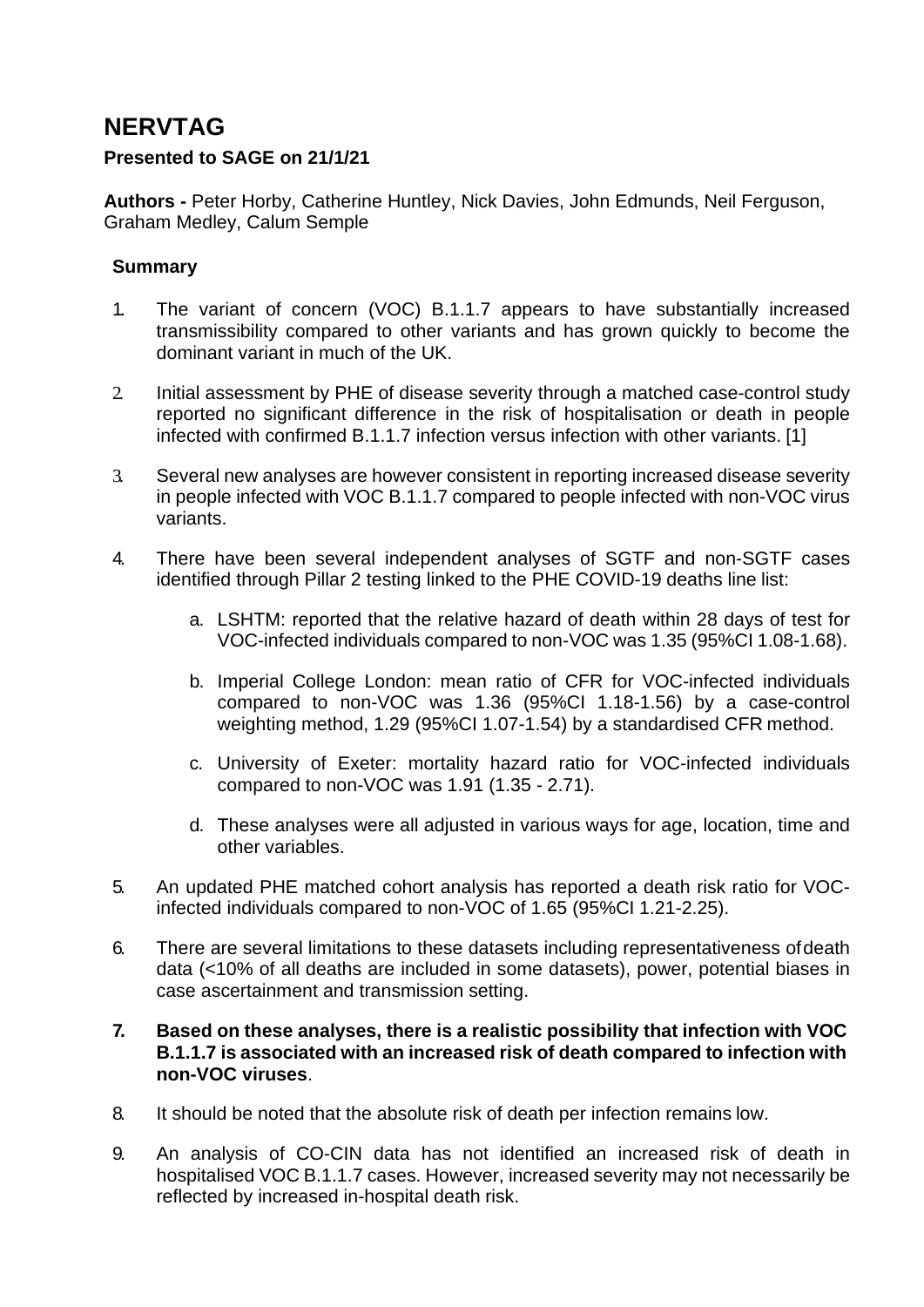10. Since the time lag from infection to hospitalisation and death is relatively long, data will accrue in coming weeks, at which time the analyses will become more definitive.

#### Full text

- 11. Previously, preliminary results from a matched-cohort study conducted by PHE reported no statistically significant increased risk of hospitalisation or death in VOCinfected individuals compared to non-VOC [1].
- 12. On Friday 15<sup>th</sup> January NERVTAG was presented with two papers that reported an increased case fatality rate in subjects with s-gene target failure (SGTF, a proxy for variant B.1.1.7).
- 13. Both papers used the same core dataset of SGTF cases identified through Pillar 2 testing linked to the PHE COVID-19 deaths line list: a paper from LSHTM [2] and a paper from Imperial College London [3].
- 14. The LSHTM paper used a Cox proportional hazards model to estimate change in risk of death within 28 days of test for individuals infected with the VOC [2].
	- a. The study was based on 2,583 deaths among 1.2 million tested individuals. 384 deaths were among SGTF individuals.
	- b. Results were controlled for age, sex, index of multiple deprivation, andUpper Tier Local Authority (UTLA).
	- c. The relative hazard of death within 28 days of test was 1.35 (95%CI 1.08- 1.68) for VOC-infected individuals, compared to non-VOC, with adjustment made for misclassification of SGTF.
	- d. Focusing only on individuals with SGTF after 1 November 2020 (no adjustment for SGTF misclassification), the relative hazard of death is 1.28 (95%CI 1.06-1.56).
	- e. Relative increases in CFR appeared to be consistent across age groups
	- f. Sensitivity analyses including further hospital pressure covariates (proportion of beds capable of mechanical ventilation occupied; proportion of beds capable of non-invasive ventilation occupied; number of staff absences per bed among medical staff; and number of staff absences per bed among nursing staff) did not substantially change the measure of effect.
- 15. The Imperial Paper reported the results of a non-parametric analysis of fatal outcomes associated with B1.1.7 [3].
	- a. Two methods were used to evaluate the differences in mortality between VOC and non-VOC cases: case-control-weighting, and standardised CFR. In each case, the ratio of s-gene positive to s-gene negative case fatality ratios (CFRs) is calculated.
	- b. The study considers data from all of England and includes specimen dates in the epidemiological week range 46-54 (54 being week 1 of 2021) inclusive. Estimates are adjusted for NHS STP area, epidemiological week, ethnicity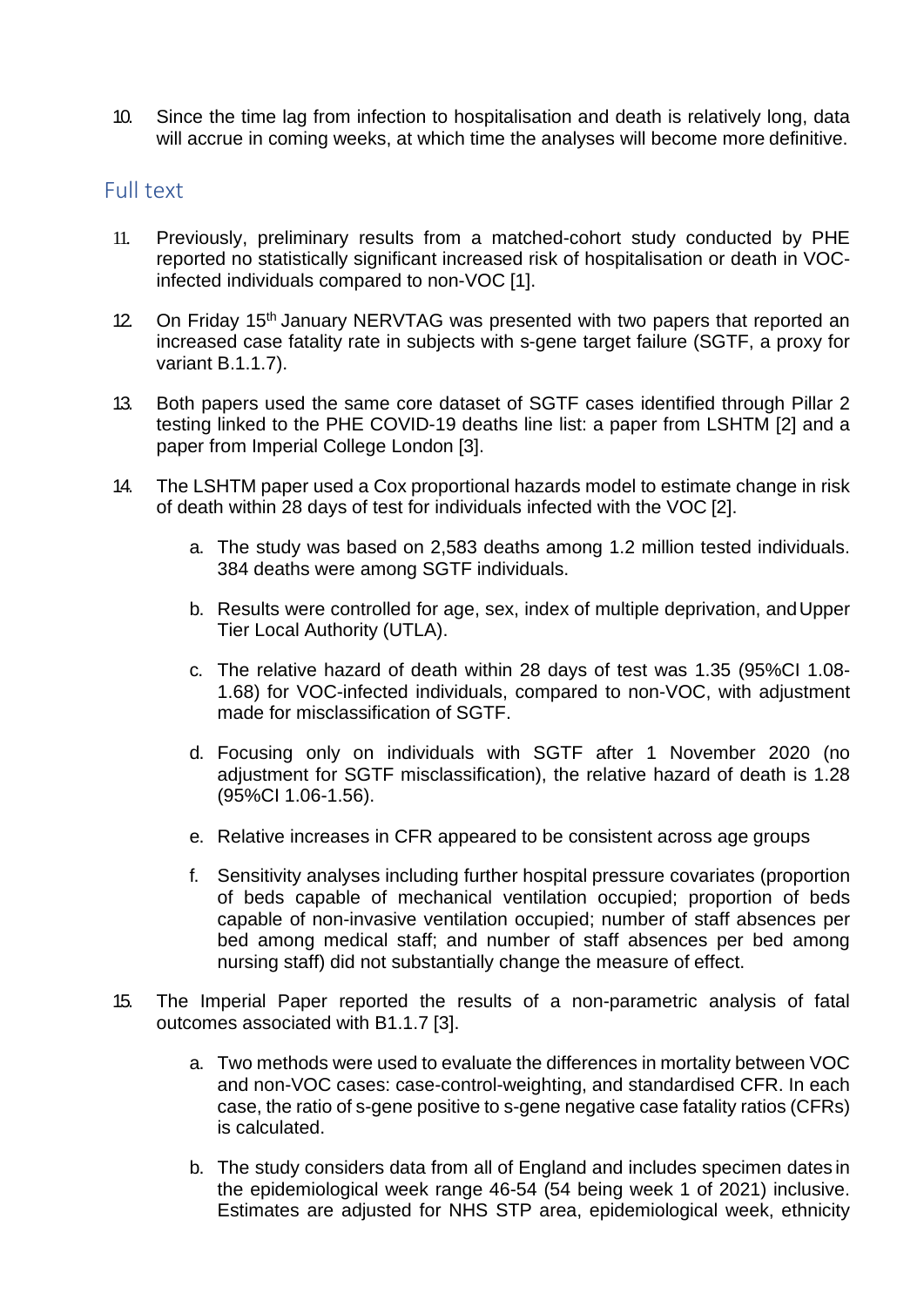code, and age band.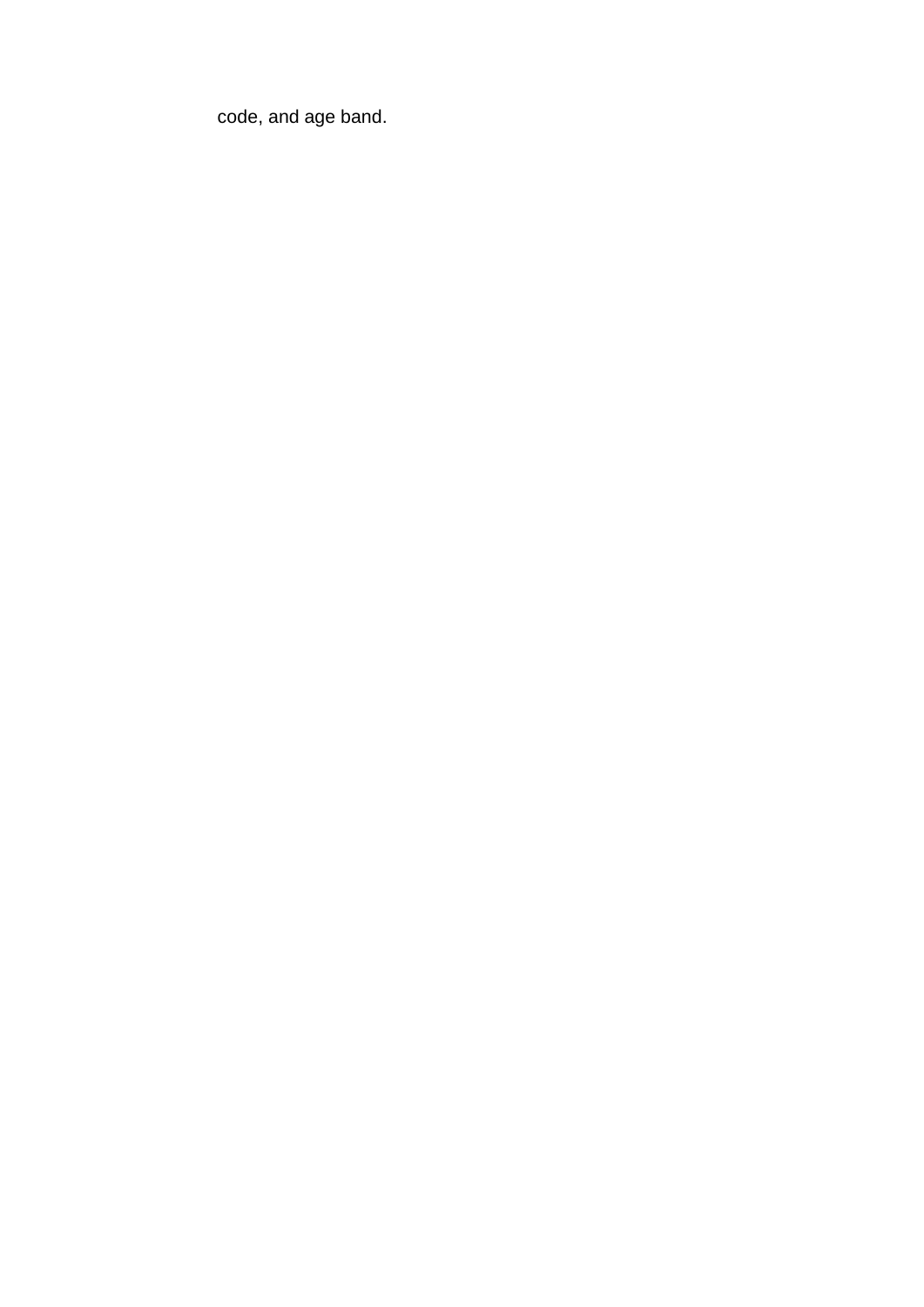- c. Across all specimens, the mean ratio of CFRs is 1.36 (95%CI 1.18-1.56) by the case-control weighting method, and 1.29 (95%CI 1.07-1.54) by the standardised CFR method. This estimate includes a correction for the probability over time that a specimen with SGTF is the VOC.
- d. Relative increases in CFR appeared to be consistent across age groups.
- e. Subsequent correction for possible differences in PCR cycle threshold values (ct) between VOC and non-VOC cases was included by restricting both groups only to those samples with ct <30. This adjustment made no meaningful difference.
- 16. A PHE retrospective matched cohort study was also reported [4]:
	- a. 23 November 2020 4 January 2021 study period (period when >90% of sequenced SGTF samples confirmed to be VOC202012/01). Matching based on 10-year age bands, sex, week of test and lower-tier local authority.
	- b. 92,207 SGTF cases and corresponding comparators were included in the matched cohort ( $n = 184,414$ ), although routine hospitalisation data is subject to reporting delays and this should be considered preliminary.
	- c. The odds of SGTF cases being admitted was not significantly different to non-SGTF cases (OR = 1.07, 95% CI 0.86 – 1.33).
	- d. Initial analysis identified 152 deaths following a first positive SARS-CoV-2 test,  $n = 86$  (0.09%) SGTF cases and  $n = 66$  (0.07%) comparator cases. It was noted that 0.07% to 0.09% represents a 28% relative increase in the risk of death, which is compatible with the results from LSHTM and Imperial.
	- e. Initial analysis of 14,939 SGTF cases and 15,555 comparators who had at least 28 days between specimen date and the study period end date. There were 25 deaths (0.17%) in SGTF cases and 26 deaths (0.17%) in comparators (RR 1.00, 95% CI 0.58 – 1.73).
	- f. Updated linkage of deaths data to the same matched cohort on 19/01/2021 identified there were 65 deaths among non-SGTF cases (0.1%) and 104 deaths among SGTF cases (0.2%), within 28 days of specimen date. With this increased time for follow-up and ascertainment of deaths, the risk ratio increased to 1.65 (95%CI 1.21-2.25).
- 17. There are potential limitations in these datasets:
	- a. The dataset used in the LSHTM, Imperial, Exeter and PHE analyses is based on a limited subset of the total deaths. This includes approximately 8% of the total deaths occurring during the study period. Of all coronavirus deaths, approximately 26% occur in individuals who have had a Pillar 2 test, and only 30% of these have S-gene data. The results of all studies may therefore not be representative of the total population.
	- b. Restriction of analysis in the PHE matched cohort to people with a full 28 days follow up at the first analysis reduced statistical power and removed the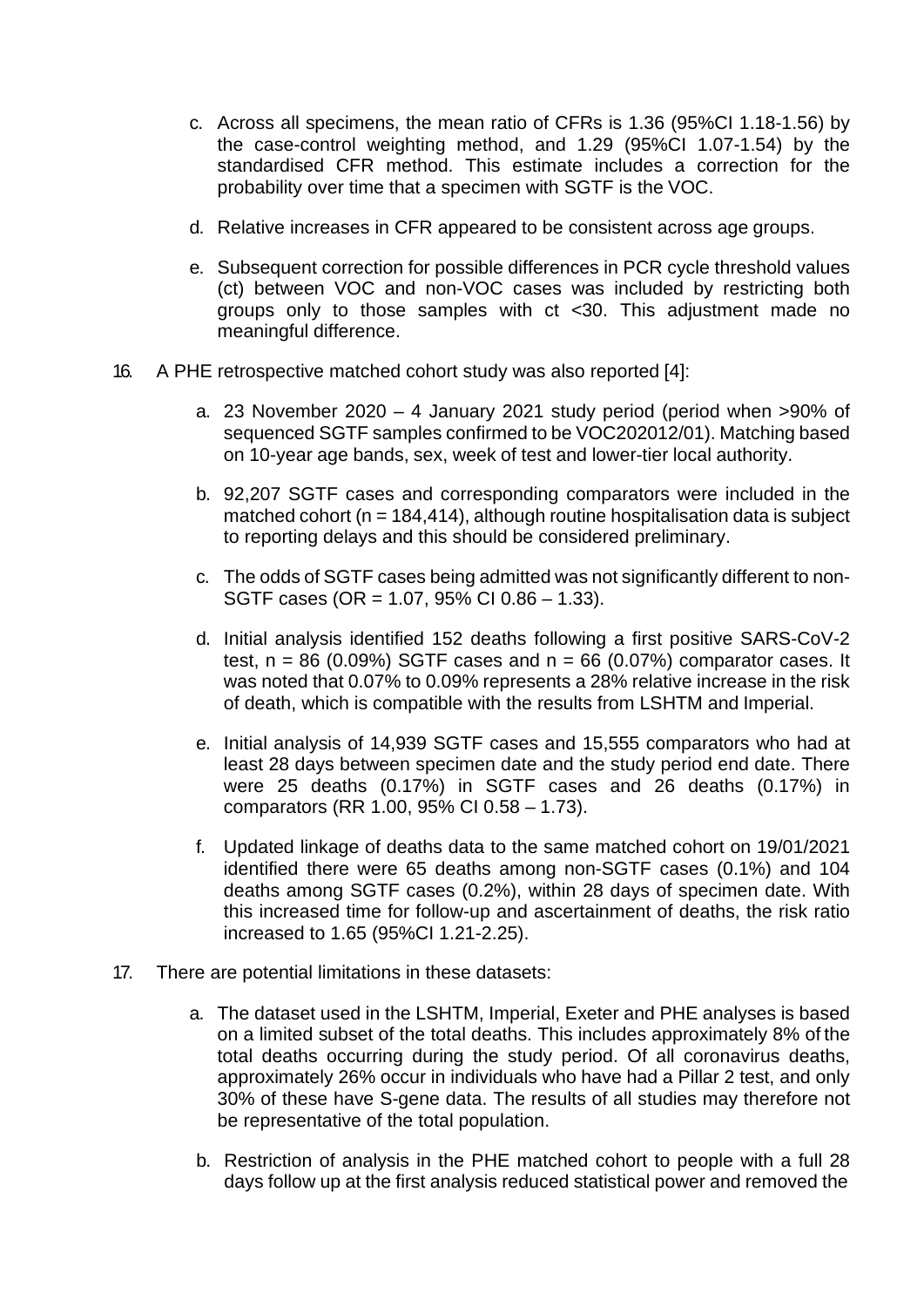excess death signal. However, the LSHTM analysis show an increasing divergence in CFR between VOC and non-COV with time since diagnosis. A later update of the PHE analysis with additional follow-up time identified an increased risk ratio for 28-day case fatality.

- c. Some laboratories only report SGTF if the PCR cycle threshold (ct) value is <30, since target gene failure can occur with low viral loads. For the LSHTM paper, no such ct threshold was applied to non-SGTF positive samples.
	- i. A sensitivity analysis of the Imperial study produced a CFR ratio estimate where the cycle threshold was limited to <30 for both SGTF and non-SGTF samples. The estimate was 1.37 (95%CI 1.19-1.56) by the case-control weighting method, and 1.30 (95%CI 1.08-1.57) by the standardised CFR method. These results were similar to those obtained without this restriction.
- d. The increased transmissibility of VOC B.1.1.7 compared to non-VOC variants might lead to differences in the context in which cases are occurring. For example, if institutional outbreaks are more likely with B1.1.7 compared to non-VOC, then an age matched analysis might be comparing frail elderly people in nursing home outbreaks of B.1.1.7 with healthier elderly people infected with the non-VOC virus in the community. However, both the Imperial and the LSHTM analyses showed increased CFRs across all age groups. This potential bias could therefore not explain the increased CFR in younger age groups.
- e. If there is an increase in the severity of infection with VOC B1.1.7, we would also expect to see an increase in the risk of hospitalisation. Currently, we do not have evidence of an increased risk of hospitalisation in individuals with VOC B1.1.7 but data are limited due to lags in the availability of hospitalisation data.
- 18. A rapid analysis of CO-CIN data during the period in which VOC B1.1.7 emerged was reported [5]:
	- a. Across the whole CO-CIN cohort, there is no observed increase in hospital case fatality in the period during which VOC emerged in England, after adjusting for period of admission, age, sex, deprivation, and ethnicity.
	- b. Compared to March 2020, hospital CFR continues to be lower and has been stable in September through December.
	- c. Data return from CO-CIN is currently reduced and unevenly distributed, which will impact on the representativeness of findings. Importantly there are a substantial number of outcomes missing from cases admitted in late December, when the impact of VOC emergence would start to be apparent in hospital data.
	- d. A sub-analysis included linked data from 21,882 cases (21,596 non-VOC and 286 VOC) from across the whole CO-CIN cohort. VOC in this sub-study was robustly determined by COG sequence lineage, rather than assumed by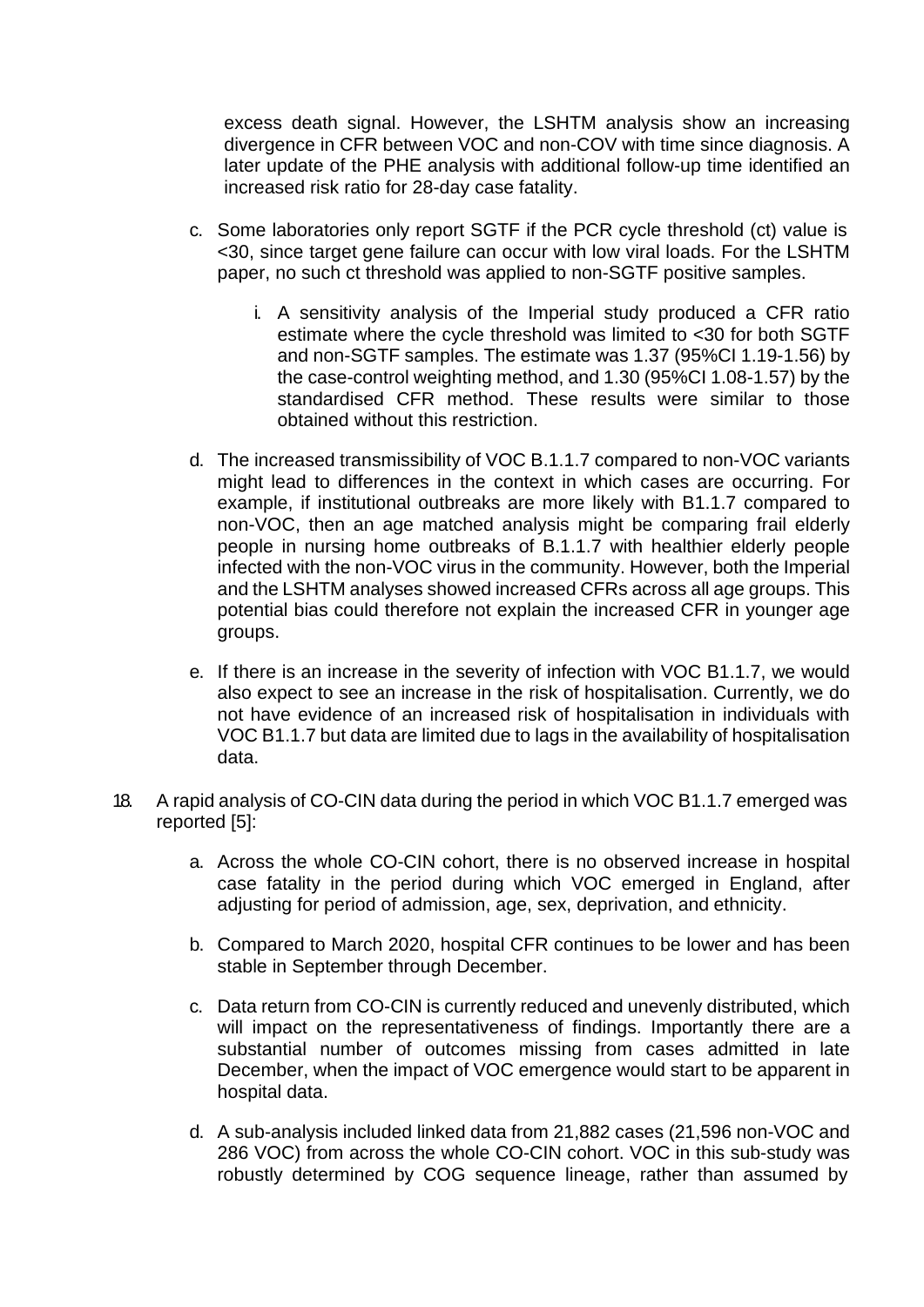SGTF. Outcome data was available for only 143 VOC cases. However; 32 VOC cases were identified at one trust with good data quality returns throughout the period of study.

- e. Restricting the analysis to a trust with high proportion of proven VOC which has maintained good quality data returns, and after adjusting for age and sex, found no statistically significant change in hospital CFR comparing proven VOC (n=32) with non-VOC (n=184) (OR 0.63, 95%CI 0.20 – 1.69).
- f. An increase in case fatality rates would not necessarily manifest as an increase in case fatality rates amongst those hospitalised. Rather, it may increase the proportion of cases who are ill enough to meet the severity threshold for hospitalisation, but not affect the likelihood of death amongst those who are sick enough to be admitted.
- 19. A subsequent independent case control analysis of Pillar 2 data linked to the death line list by Exeter University, matched on age, specimen time, location, ethnicity, gender and index of multiple deprivation, reported a mortality hazard ratio for VOCinfected individuals compared to non-VOC was 1.91 (1.35 - 2.71).

#### Summary

- 20. There is evidence from analysis of Pillar 2 testing data linked to COVID-19 deaths that infection with VOC B1.1.7 is associated with an increased case fatality rate compared to infection with non-VOC viruses. The relative increase in CFR appears to be apparent across age groups.
- 21. An initial retrospective matched cohort study from PHE (also based on linked testing and mortality data) found no evidence of a significant difference in risk of hospitalisation or death between individuals with VOC and individuals with non-VOC when analysis was restricted to those with completed 28 days follow up, but had insufficient statistical power to assess this accurately. A later update of the analysis with additional follow-up time, has now also identified an increased risk ratio for 28 day case fatality.
- 22. CO-CIN has not found evidence of an increase in hospital case fatality rate associated with VOC B.1.1.7, both across the whole cohort and in a single trust with a high rate of good quality data using sequence determined lineage. However, increased severity may not necessarily be reflected by increased in-hospital death risk.
- 23. There are limitations in all datasets that it may not be possible to resolve but as more data accrue the analyses will become more definitive.

## **Conclusion**

24. **There is a realistic possibility that VOC B.1.1.7 is associated with an increased risk of death compared to non-VOC viruses**.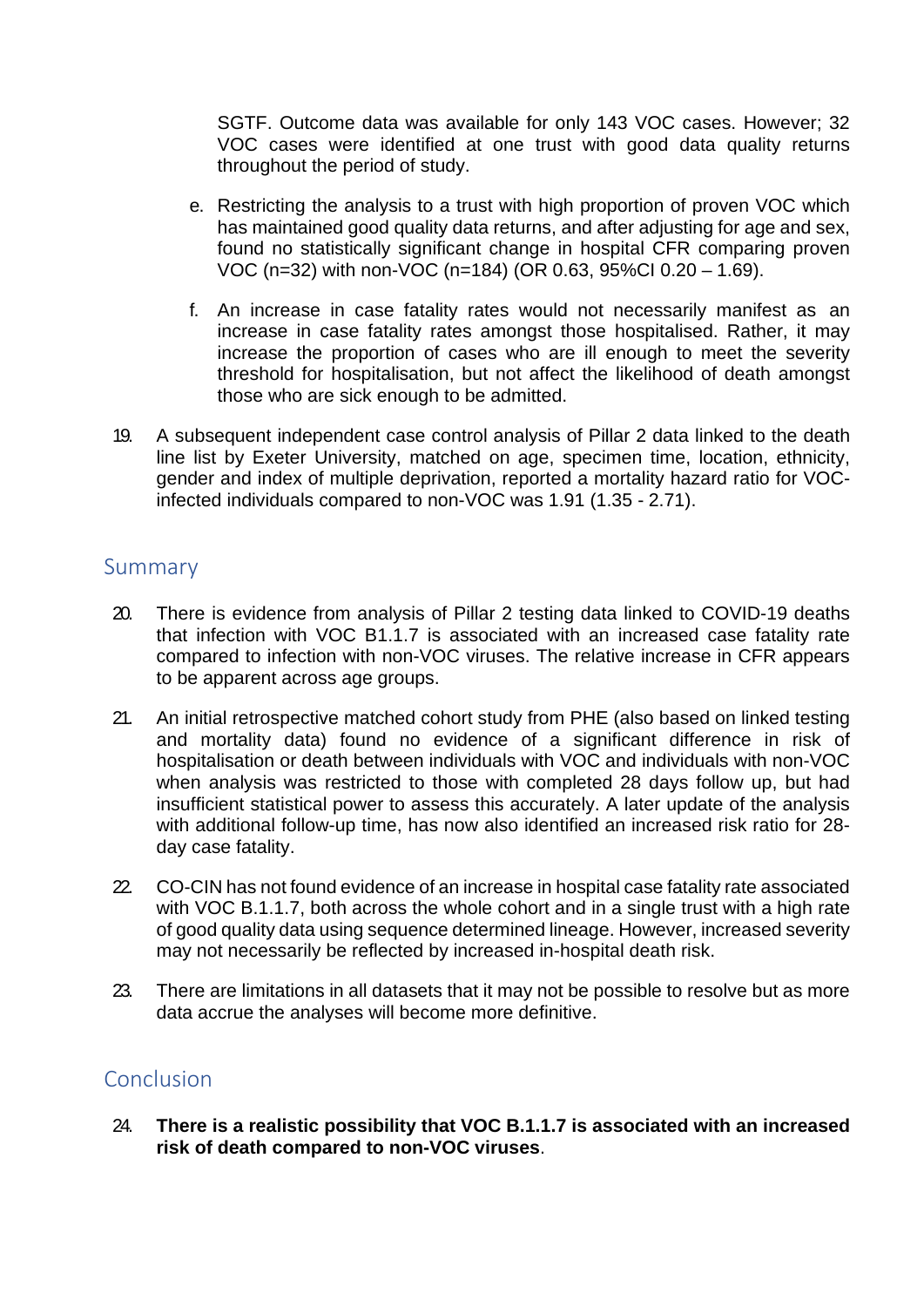### **Recommendations**

- 25. PHE to review if cases associated with care homes can be flagged in Pillar 2 data for an analysis adjusted for care home status.
- 26. ONS should assess if it is possible to link ONS survey participants to SUS data on hospitalisations and to deaths. This dataset would suffer from less ascertainment bias since participants are a random selection and ascertainment of cases is not dependent on symptoms of on seeking a test from the Test and Trace. This analysis will be limited in power, so analyses comparing ONS estimates of the proportion of the population infected over time, with the number of hospitalisations and deaths over time, stratified by age and region, could also provide insight as to whether case fatality rates have changed during the period of emergence of the virus.
- 27. Co-CIN to stratify analyses by region to assess whether in hospital mortality time trends differ in those regions affected by the VOC earliest.
- 28. ISARIC CCP-UK / CO-CIN to be re-prioritised as Tier 1 UPH study.

### References

- 1. Public Health England, 2020. *Variant Of Concern 202012/01: Technical Briefing 2*. Investigation of novel SARS-CoV-2 variant. [online] Available at: <https://assets.publishing.service.gov.uk/government/uploads/system/uploads/atta chment\_data/file/949639/Technical\_Briefing\_VOC202012- 2\_Briefing\_2\_FINAL.pdf> [Accessed 13 January 2021].
- 2. Ferguson, N. 2021. Non-parametric analysis of fatal outcomes associated with B1.1.7. Imperial College London - unpublished analysis.
- 3. Davies, N., Diaz-Ordaz, K., Keogh, R. 2021. Relative fatality hazard in Pillar 2 tested individuals with VOC. LSHTM – unpublished analysis.
- 4. PHE, 2021. Unpublished analysis.
- 5. Docherty A., Harrison, E., Semple, C. 2021. Hospital case fatality and emergence of variant of concern B.1.1.7, rapid CO-CIN report to NERVTAG and SAGE. Unpublished analysis.